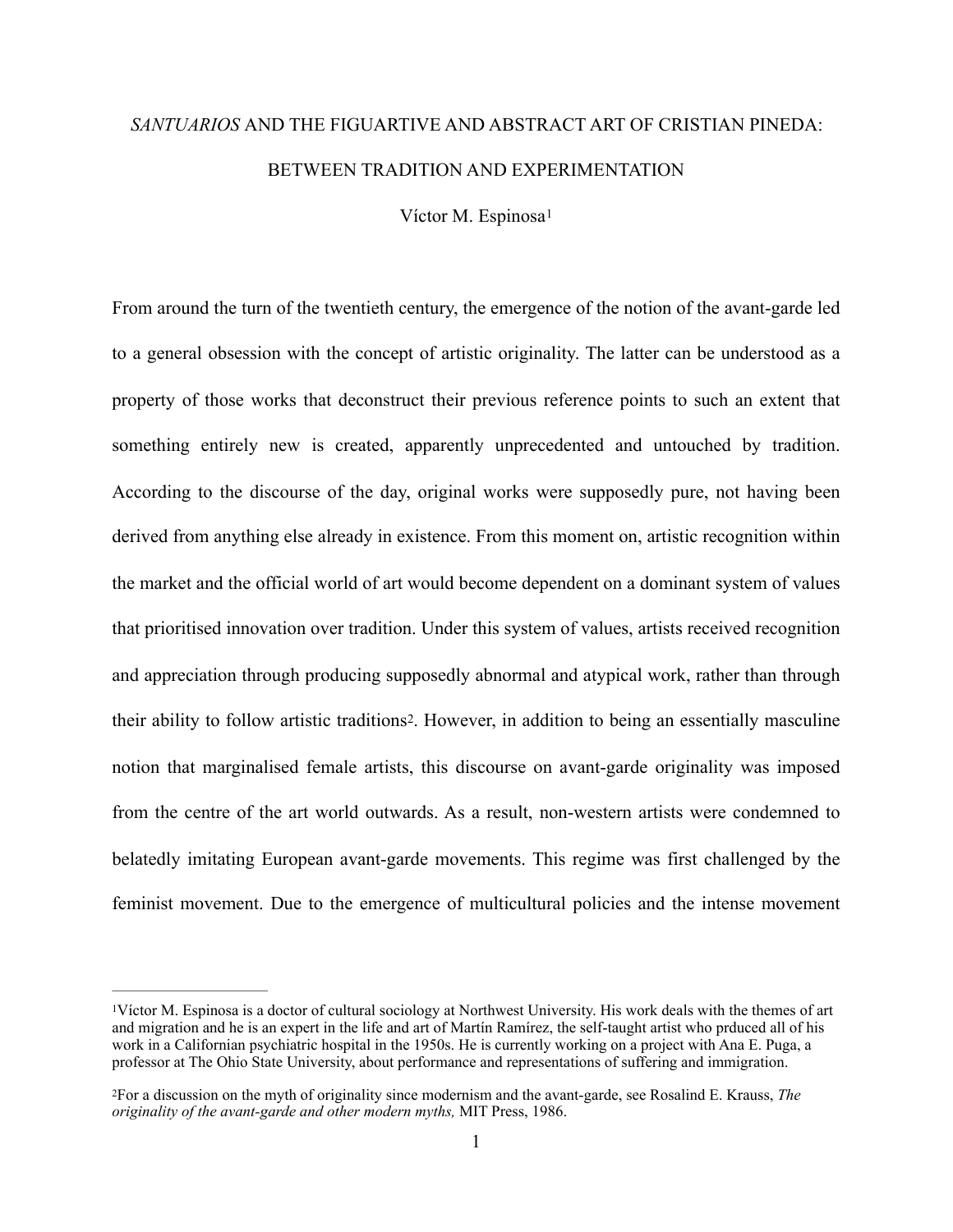and reproduction of images via digital technologies, these notions of originality, authenticity and the avant-garde have latterly plunged into crisis.

 In today's world, although it is accepted that any given work may possess an identifiable personal style, we also know that no work is conjured out of nothing and that all cultural output has conceptual and visual precedents. All artists work from a certain political perspective and against a certain backdrop of space and time. In other words, their works are the product of a social and personal history, and of a vast range of cultural experiences and worlds. Once distributed and circulated, a work takes on a life of its own. Each work may generate thousands of different meanings, unique to each individual person who views it. However, for works that have been decontextualised by the dominant discourses and practices of exhibiting, purely formalist interpretations are necessarily weak and restrictive because they do not take into account the context in which the work was produced, any original intentions or its emotional links to its creator or a certain social environment.

 Nowadays, the artist also has to deal with the fragmented nature of the artistic landscape, featuring no one overriding trend, current or style. The art world is nevertheless still dominated by a system of values that rewards individuality and that extends to the furthest margins of artistic production. In this way, the artists are freed from the myth of avant-garde originality. Yet they are perpetually obliged, consciously or unconsciously, to experiment with form in order to develop a personal style or unique visual language. When such artistic individuality is attained and acknowledged, that visual language becomes an immediately recognisable calling card for the artist. The artist therefore spends the creative process on an endless search, conceiving and developing ideas until a unique visual language emerges, a visual form that lends consistency to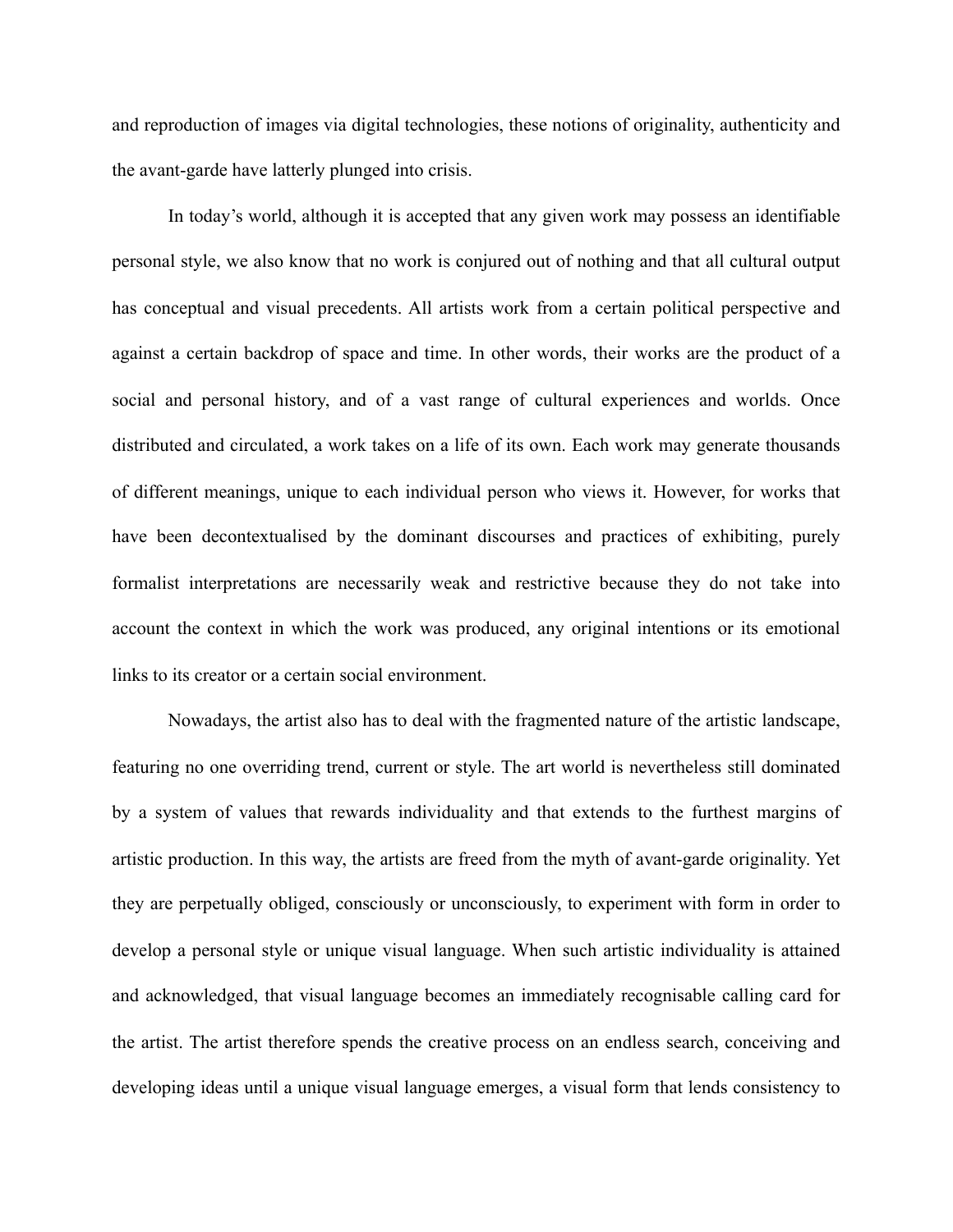the artistic output and allows him/her to communicate and emotionally connect with the other, with us, with the spectator. In other words, the successful construction of a visual language can be illustrated by the creation of a formal external structure by which the artist defines his/her work, and which also facilitates the viewers' appreciation of it and the attribution of new meanings that are influenced by their own personal experiences.

There are thousands of ways to build a unique visual language and to identify a formal structure that lends consistency to artistic output. But successful examples of the above always seem to be the result of personal experiences. These experiences are shaped by a social, cultural and artistic context and evolve thanks to a vast range of visual concepts and images that do not belong only to the field of art. Today's artists work in a world saturated with images where, quite often, no distinction is made between works designed for a mass audience and those which are more independent.

The case of Cristian Pineda is that of an artist who has built a very personal language around a formal structure by incorporating two apparently contradictory pairs of elements. Firstly, he successfully balances tradition with innovation; secondly, the figurative with the abstract. The resulting synthesis, aspired to by many of today's artists, is demonstrated in his work *Santuarios* ("Sanctuaries").

 In terms of formal structure, the visual language of *Santuarios* is characterised by the prominence of lines throughout both the creative process and the final composition of the work. Pineda uses charcoal to sketch over areas already covered with acrylic. After applying various layers of paint, he spontaneously manipulates the sketched lines, which will in time define what he calls the central characters of each work. Some of these characters can easily be made out, but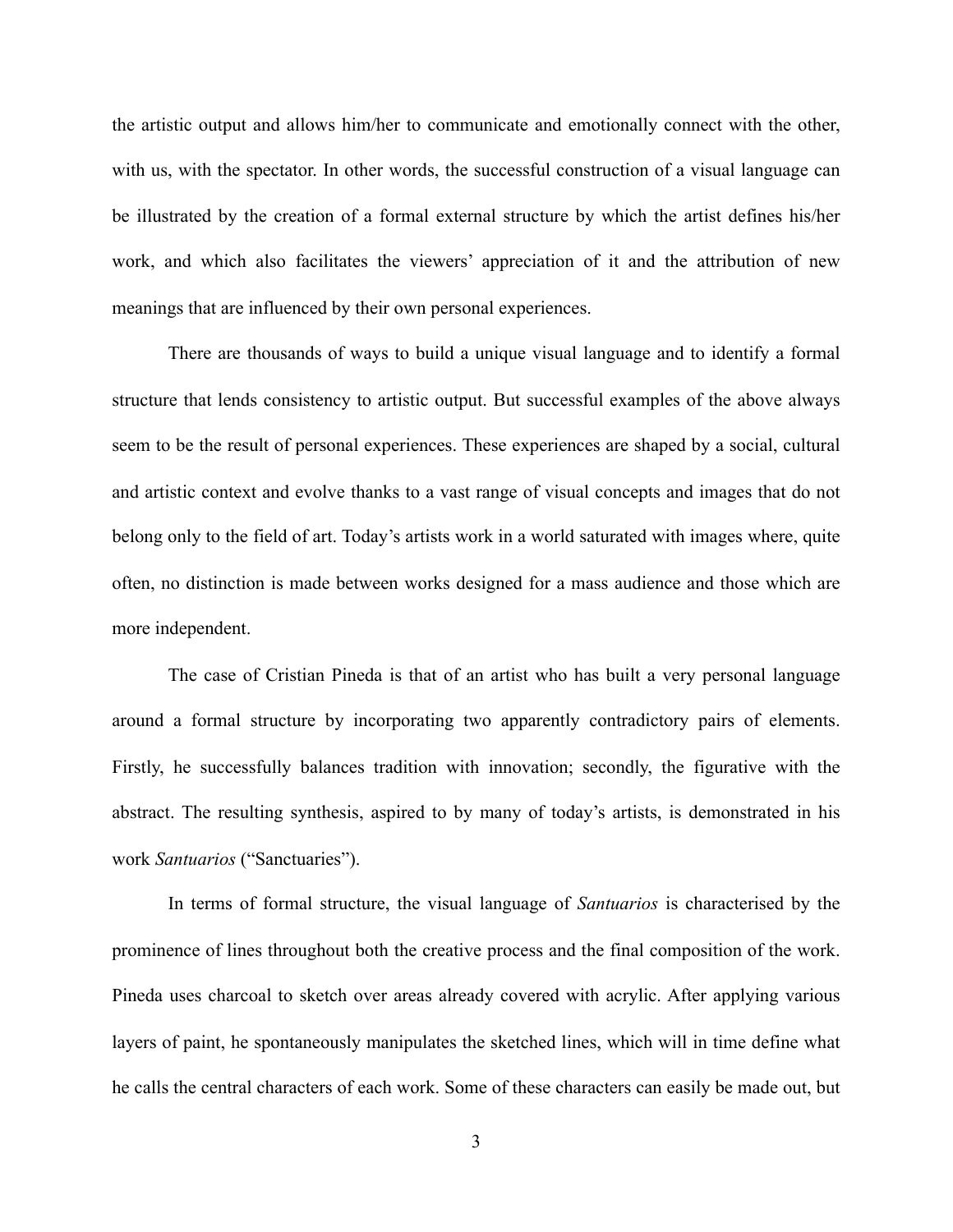others are impossible for either viewer or even artist to identify. Those characters that can be made out include human figures of both or neither sex; fragments of the human body such as limbs, faces, muscles, skeletons and skulls; animals and other real or mythical creatures; natural elements such as trees, roots, trunks, branches, leaves, water, air, skies and earth. Some of the most difficult figures to make out include imaginary cities, houses and organic figures which, although apparently meaningless, leave themselves open to viewer interpretation. There are also shapes which appeared spontaneously and were subsequently emphasised by the artist. These include trickles of paint which, after being accentuated with charcoal lines and layered with more paint, were transformed into marine skeletal structures, branches or roots.

 The artist's control of spaces full of brilliant colours and apparently repetitive patterns, alongside the constantly shifting presence of all of these striking organic figures – be they human or non-human, natural or non-natural, appearing through mutation, transformation or metamorphosis –, is what lends the work its simultaneously figurative and abstract dimensions. The figurative element seems to have been intuitively introduced, whilst the abstract elements appeared as a result of accidents, surprises and discoveries. This successful marriage of the abstract and the figurative is the foundation on which the structural form of his work is based, since it provides consistency and a horizontal dimension that brings all the separate elements together without hierarchically organising them nor diluting them into a confused or meaningless whole. Quite to the contrary, we get the impression that in Pineda's works all the characters, objects, areas and coloured spaces are perfectly in their place. Nothing is out of place in the *Santuarios* compositions, precisely because there seem to be no internal hierarchies ordering their different elements.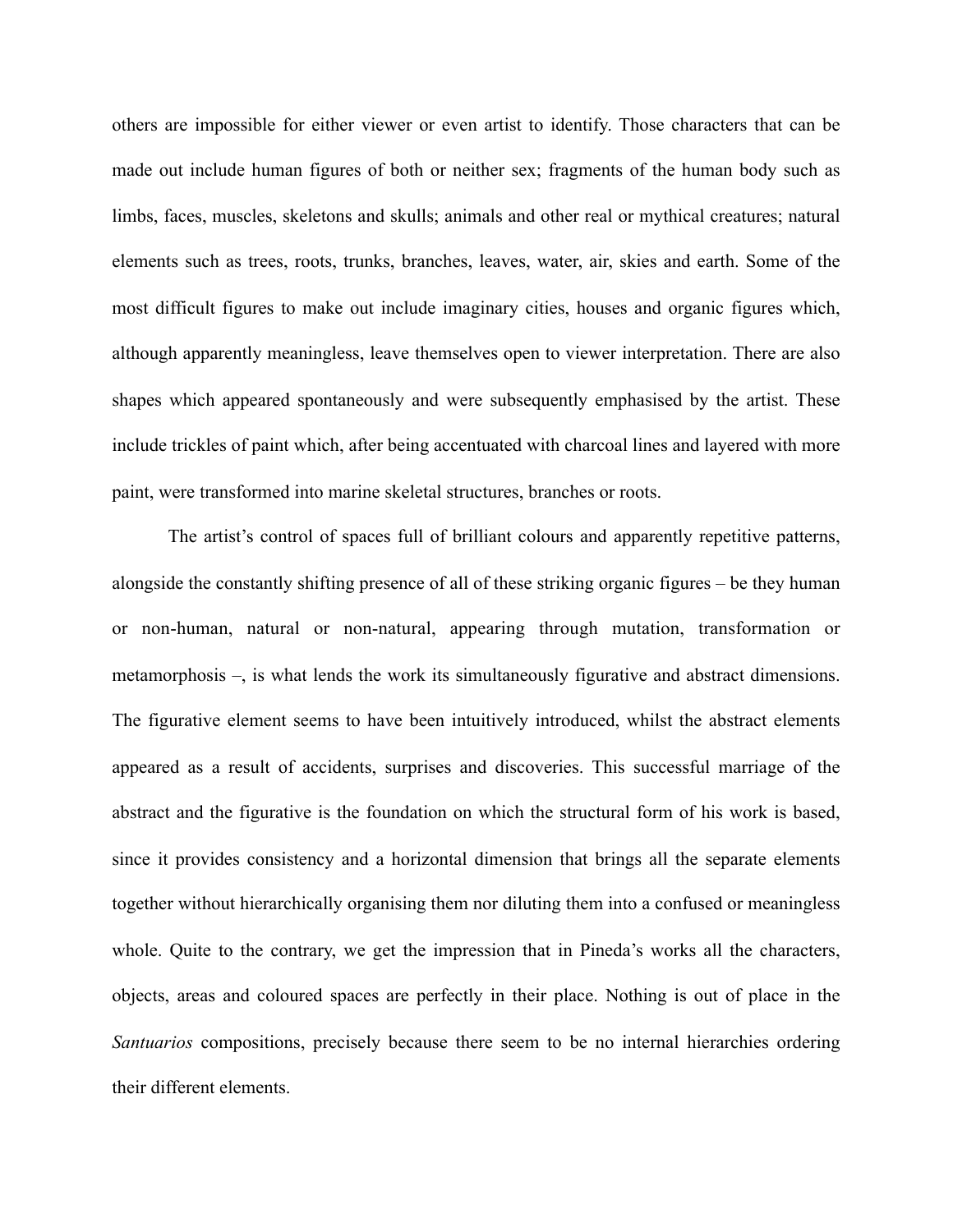It is important to point out that the viewer's eye, whether expert or not, always initially attempts to apply meaning to what is seen by establishing simple connections between the work as seen for the first time and other known works. On a superficial level, given Pineda's upbringing in the town of Juchitan in Mexico, it is easy to detect the shadow of Francisco Toledo through the presence and metamorphosis of human and animal figures in his work. The same could be said of the influence of Rufino Tamayo in the presence of abstract elements, or of the popular art of Oaxaca in the intensity of colour. However, the structural form of Pineda's work is in fact closer to the works of Jackson Pollock. This is something that the artist considers purely accidental, although he does acknowledge the connection. Rather than those Pollock creations that we all know and that were subject to the avant-garde judgements of art critic Clement Greenberg, we refer here to his transitionary period works when he was situated artistically between figurativism and Mexican muralist influences, a long way from the "action painting" that would make him a reference point for abstract expressionism.

 We must not therefore forget that Pineda's work, like any other, possesses a shape and appearance that we see from the outside but that, beyond the use of artistic techniques and shapes, there is also an internal dimension that cannot be seen at first glance as it is the result of a mental and emotional process. Although this dimension of his work can only be fully perceived by the artist himself, the viewer must try to distinguish and decipher it, as the collective meaning of the images and colours can only be fully revealed through this internal structure. It is always specific social surroundings, contexts, experiences and visual sources that give rise to the lines, images and colours, as well as to the many meanings that these visual aspects hold for the artist and that may also be communicated to the viewer. These multi-layered meanings give life to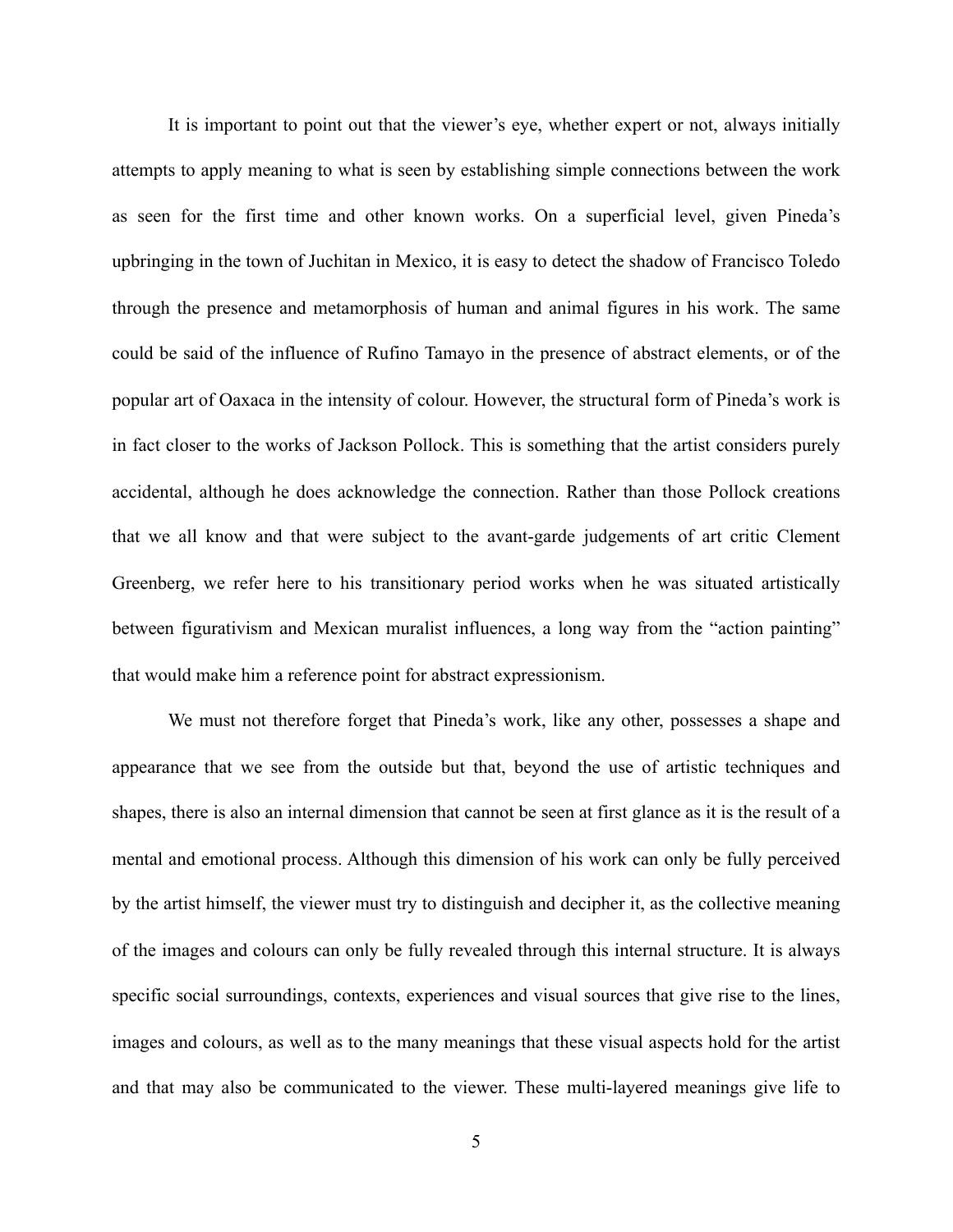Pineda's works, as they can be interpreted in so many different ways by viewers because they recognise themselves in his artistic output.

A quick overview of Cristian Pineda's background tells us that *Santuarios* takes inspiration from and is the product of five central, interwoven experiences and sources: a long process of experimentation and formal research; collaboration and dialogue with other artists who share similar aesthetic and social concerns; the development of a visual sensibility and, consequently, an appreciation of the aesthetic decisions that everybody takes in their daily life to order and apply colour to the objects around them; the reappropriation and recycling of images from both the indigenous Zapotec culture and the street art of Juchitán and Mexico City; and finally, an urgent and committed need to document and participate in the social realities around him, particularly with respect to the violence suffered by Central American immigrants who pass through our country.

 As has already been mentioned, one of the main elements in Pineda's work is the preeminence of drawings and lines. Today, the first thing he does on rising each morning is to sketch on notebooks to give shape to new ideas or projects. However, in contrast to other artists who seek to locate the origins of their vocation by remembering or imagining themselves drawing as children, Pineda states that he found art almost by accident. When he was young, Pineda started working with a group of silver craftsmen in the city of Oaxaca. It was at this time that Pineda made first contact with the world of art, initially concentrating on photography. For a time he worked with black and white nudes and constructed images, but over the years the camera came to serve him mainly as a tool to record and recognise the aesthetic elements that make up our surroundings and that pass most of us by unnoticed. Thanks to this newly-developed aesthetic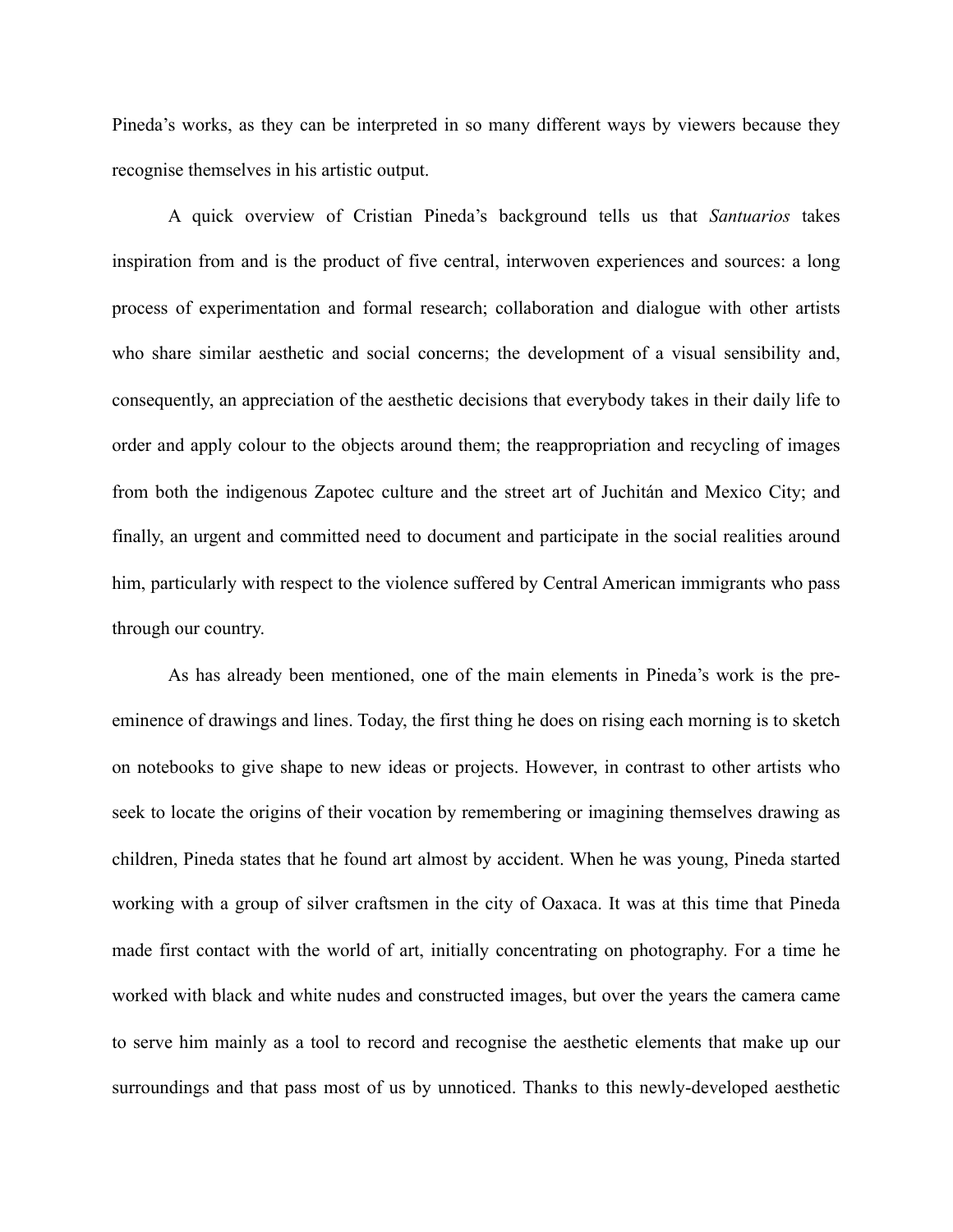sensitivity, Cristian learned to appreciate the everyday creative capacity of groups to order or "install" objects in their surroundings, fill their walls with colour and care for the items that decorate their private spaces.

<span id="page-6-1"></span>His search for colour and urge to experiment led him to work with silkscreen photography and photogravure. One of his most ambitious graphic art projects was a collection of silkscreens and series of drawings inspired by the *Bidxáa*, which are phantom creatures belonging to the Zapotec tradition that metamorphose into animals to intimidate night owls or suck the blood of the newbor[n3](#page-6-0). From childhood, these mythical beings always fascinated Pineda. However, it was a surprisingly oral tradition that lacked visual depictions. This made it an appealing subject for a new visual creation and also an ideal way to contemplate the world of metamorphosis, change and transformation, since these are the exact meanings of *guendaridxaa*, from which the word *bidxáa* is derived. This project led him to study mutation in I Ching, the classic Chinese "Book of Changes", as well as Kafka's works on metamorphosis, before he was granted an artistic residency at the Vermont Studio Center in the USA, where he produced a collection entitled *Bestiario* ("Bestiary"). The theme of change and the *bidxáa* also led him to produce two comics in which he reappropriated an industrial-scale cultural product that had made an impact on his generation: the Thundercats, the popular television characters that were the product of a metamorphosis between humans and felines.

 In 2006, after his artistic residency in the USA and a stay in the Spanish city of Barcelona, Pineda returned to his birthplace of Juchitán, Oaxaca. After having lived for six years in Mexico City, Pineda installed his painting workshop in his grandparents' central house.

<span id="page-6-0"></span>Gabriel López Chinas. "*Bidxáa*." In *Xhquichi ca bidxaa: Libro de los metamorfoseados*. Mexico City: Editorial [3](#page-6-1) Praxis, 2004 : 5-6.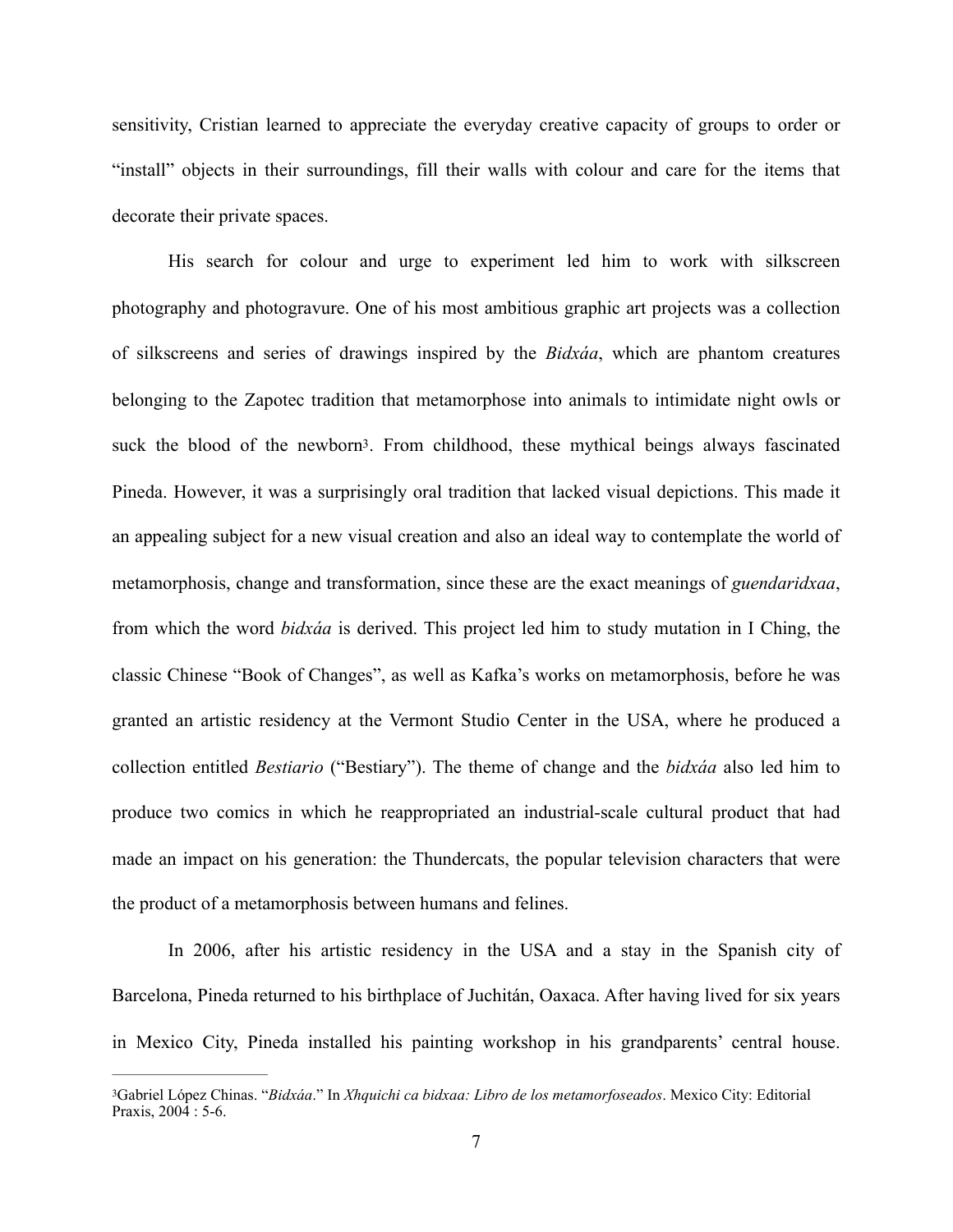Through this decision he intended to distance himself from the market dynamic that dominated artistic circles in both Oaxaca and the Mexican capital, but mainly in order to drive various artistic and cultural projects forwards in his region. In addition to forming a community cinema club promoting independent filmmakers, Pineda participated in the founding of a publishing house that started to produce a cultural magazine, bilingual books by local authors and exhibition catalogues. His main project was the creation of *Bacaanda*. The main focus of this contemporary art initiative was to organise residencies for national and international artists, with the aim of carrying out artistic projects that would engage with the region's social realities.

 His commitment to engaging with his community's social realities became more urgent after a people's uprising against Oaxaca's governor, Ulises Ruiz, which took place in June 2006. Pineda took part in activities to support the movement from Juchitán, but the protests did not spread across the entire region. In January 2007, Cristian nevertheless participated in a graphic collection and exhibition organised by Francisco Toledo in order to raise funds and call for the liberation of those citizens, human rights militants and artists imprisoned as a result of the repression of the people's movement in Oaxaca<sup>4</sup>[.](#page-7-0)

<span id="page-7-1"></span> There followed a few months after the exhibition, in October 2007, an event that led Pineda to consider more seriously why he painted and to question his very work as an artist. It was an event that would also definitively leave its mark on his artistic development. In this year Pineda, like so many other residents of Oaxaca, was shocked by the news that a boat containing 26 undocumented immigrants had sunk, leaving only two survivors. According to the survivors,

<span id="page-7-0"></span>[<sup>4</sup>](#page-7-1)Another 37 artists participated in this collection, in addition to Toledo, including Alejandro Santiago (recently deceased), Dr. Lakra, Gabriel Macotela, Demián Flores, Antonio Turok and Oscar de las Flores, artists with whom Cristian would later work on other projects.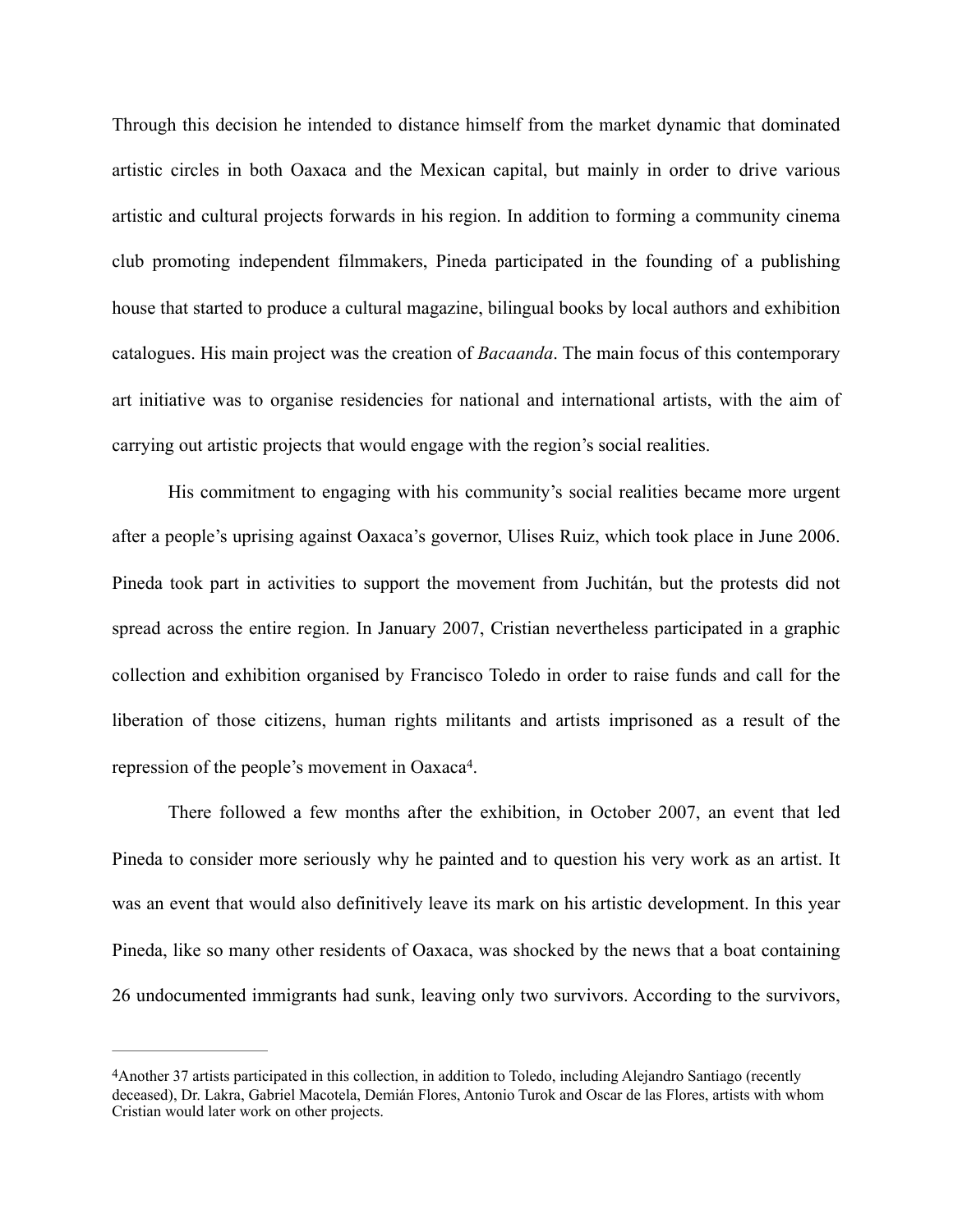their boat had set sail from Guatemala towards Mexico, where they were to be collected and transported illegally to the USA. The Mexican authorities were only able to locate 15 bodies, found on the beaches of Rancho Nuevo de la Cruz and San Francisco del Mar in Oaxaca. The photos published by the press, showing the rotting bodies of the victims, were truly shocking. But what appalled Pineda even more was that nobody had identified the bodies before they were buried, as the local dissection hall did not have the capacity to refridgerate them. This led him to think about the fragility of the human body, the importance of one's birthplace and homeland, the notion of "home" and its significance, as well as the reasons that people travel and his own experiences of moving between Oaxaca, Mexico City and abroad. Above all, he started to consider the reasons which forced these Central American migrants to leave their home country and the social and political conditions that led to their lives being ended in this way.

 Pineda knew from his own first-hand experience that Juchitán was invariably a stop-off on the migrant route – and not just for Central Americans – because his grandparents lived only three blocks from the train station. Pineda spent much time there as a child, and he would watch with intrigue as the immigrants passed by. He and his friends knew that they could not cross to the other side of the railway track at six o'clock in the evening because the train would be coming. He recalls that the local people showed the migrants the same solidarity that has brought fame to *Las Patronas de Veracruz*, a group of women who give food to immigrants passing through a south-east region of Mexico. Cristian remembers that "people would sit down and talk with the migrants passing through. They were very friendly with them. They would buy them a taco, have a chat. The children would ask where they had come from. There were Chinese and even Arab people among them. For us the migrants came not just from another country but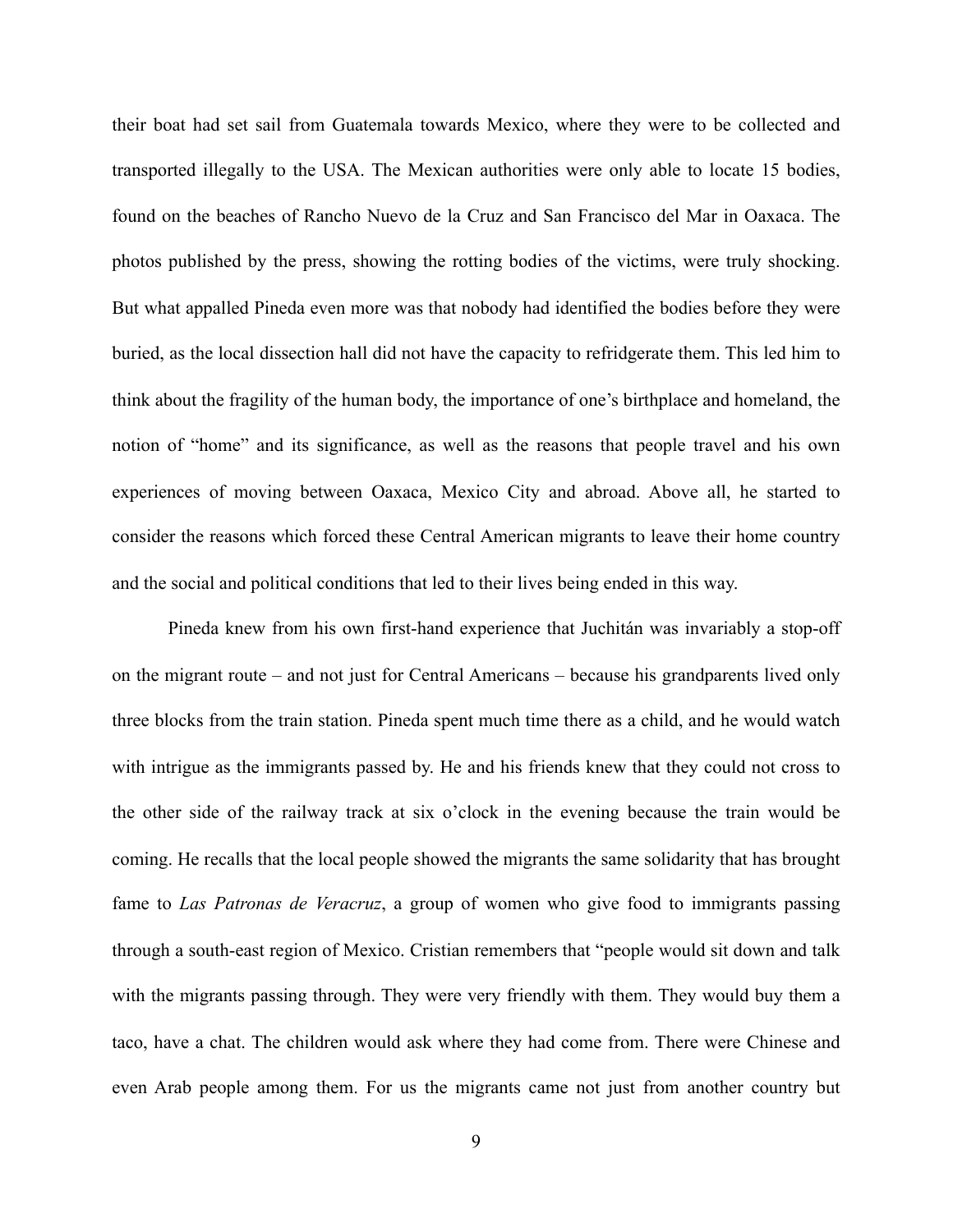<span id="page-9-1"></span>another world, distant places that fired our imaginations"<sup>[5](#page-9-0)</sup>. These memories stand in stark contrast to what he found on returning from Mexico City, where the harsh realities facing the Central American migrants passing through our country was – and remains to this day – an issue unbeknown to the great majority of the population.

 When the boat sank, most people in Juchitán were similarly unaware that their town was already a key base for the operations of the *coyotes*, who transported the undocumented Central American migrants who were on the way to the USA. Pineda immediately set about questioning and investigating, and the realty that he found was much harsher than he had expected. People knew that the lives of these migrants had always been blighted by separations from their families, dangers during their journeys, social rejections at their destinations, deportations and homecomings filled with the frustration of failure. For many years, the migrants had furthermore fallen victim to robbery, assault and extortion at the hands of Mexican citizens, human traffickers and even the police or migration authorities. But the main difference was that today the migrants – who secretly travel by foot, on public transport, on cargo trains or hidden on buses – experience much higher levels of violence, such as mass kidnappings, rape and murder, as was the case in San Francisco, Tamaulipas, on 23rd August, 2010. Following this massacre, which saw 72 migrants tortured and assassinated, the stark realities of migrant life went from being a marginal issue to one with an international reach. A new group of Mexican artists turned to their art in a bid to document, denounce and give visibility to these "unrepresentable" experiences of structural violence in Mexico.

<span id="page-9-0"></span>Cristian Pineda shared his ideas and memories during various interviews for the purpose of this essay, carried out [5](#page-9-1) between December 2012 and November 2013 at his apartment, his new studio at Colonia Guerrero, cafes and restaurants in Mexico City, a conversation by Skype and a visit to the Albergue Hermanos refuge on the migrant route in Ixtepec, Oaxaca.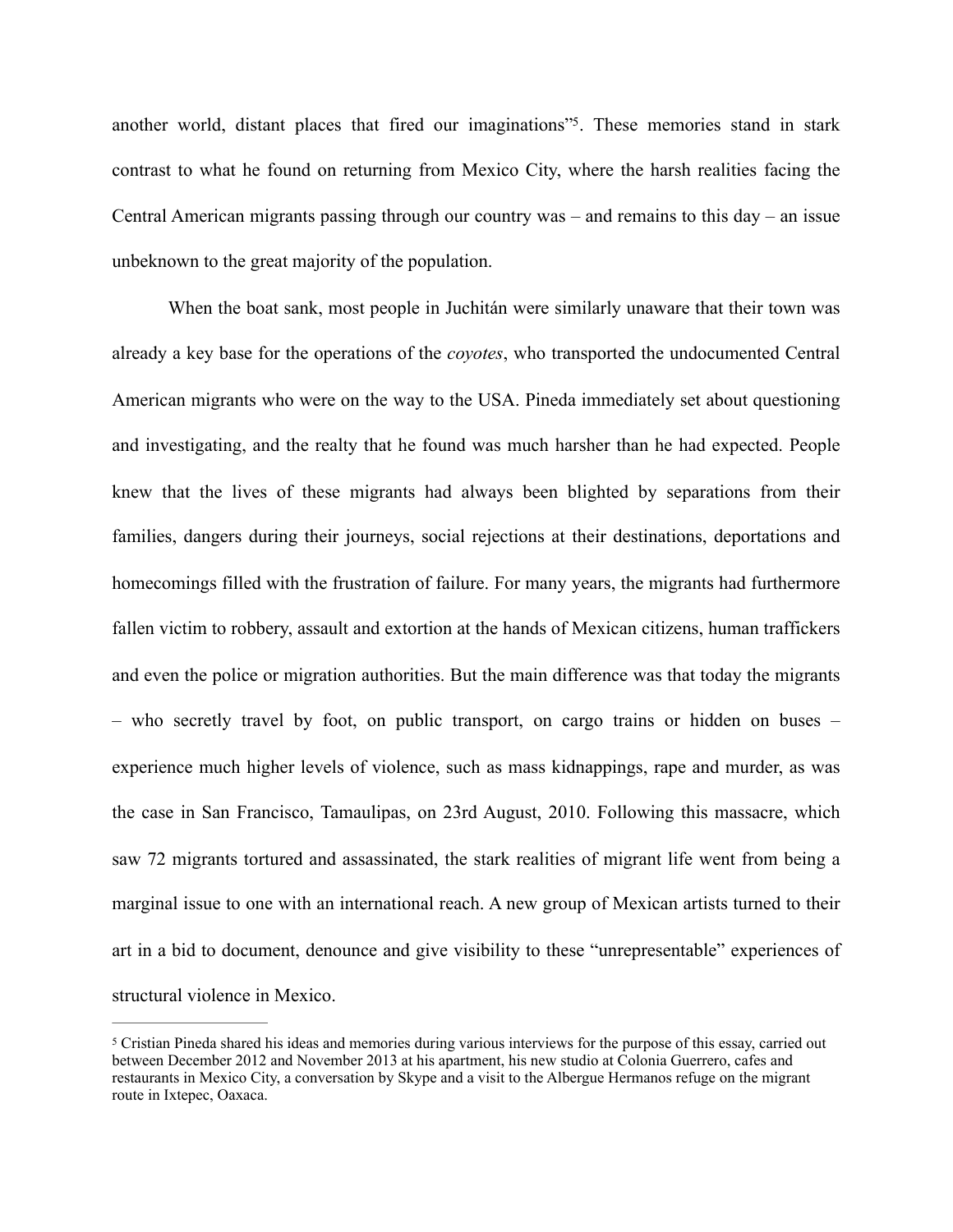<span id="page-10-1"></span> From then on, Cristian Pineda spent nearly three years following the migrant route and visiting some of the refuges where the migrants shelter, bathe, receive clothes, eat and relax while waiting for the next train to take them illegally to the US border. As is well known, at this point a desert lies in wait that must be crossed by foot. By 2008, this desert had already claimed the lives of more than four thousand people over a period of 12 years<sup>6</sup>[.](#page-10-0) His experiences with both the migrants and those in charge of the refuges – particularly Father Alejandro Solalinde, founder of the *Hermanos en el Camino* solidarity movement – helped to cement his long-held convictions in defence of the right to human movement and the respect of cultural differences. This experience also gave rise to the *Migrantes Frontera Sur* project, a platform to bring artists and other organisations together to document, produce and exhibit works of art on the subject of migration. Meanwhile, the *Bacaanda* residency project focused on inviting artists who had already spent years working around this theme, such as Alejandro Santiago, Antonio Turok, Nicola Okin Frioli and Eniac Martínez.

 More importantly for the development of his own work, he made around 300 drawings of human figures (see  $p.27-28$ ) while exploring the migrant route. These sketches were made on notebooks or whatever else he had to hand, such as serviettes or petrol receipts. The drawing process served as a catharsis, helping him to take in the realities that he encountered on his travels. Those drawings later became, furthermore, an archive recording the inhumane conditions and vulnerability of migrants passing through Mexico. In his 300 drawings, Pineda did not

<span id="page-10-0"></span>According to a report by the International Human Rights Federation published in 2008, "United States – Mexico [6](#page-10-1) Walls, Abuses and Deaths at the Borders: Flagrant Violations of the Rights of Undocumented Migrants on their Way to the United States", this figure was 15 times greater than the number of those who died trying to cross the Berlin Wall throughout its 28 years of existence. According to more recent reports, 463 migrants died in 2012 alone, despite reports saying that migration levels have dropped to almost zero. For more details, see Fernanda Santos and Rebekah Zemansky, "Arizona Desert Swallows Migrants on Riskier Paths," *New York Times*, 20th May, 2013.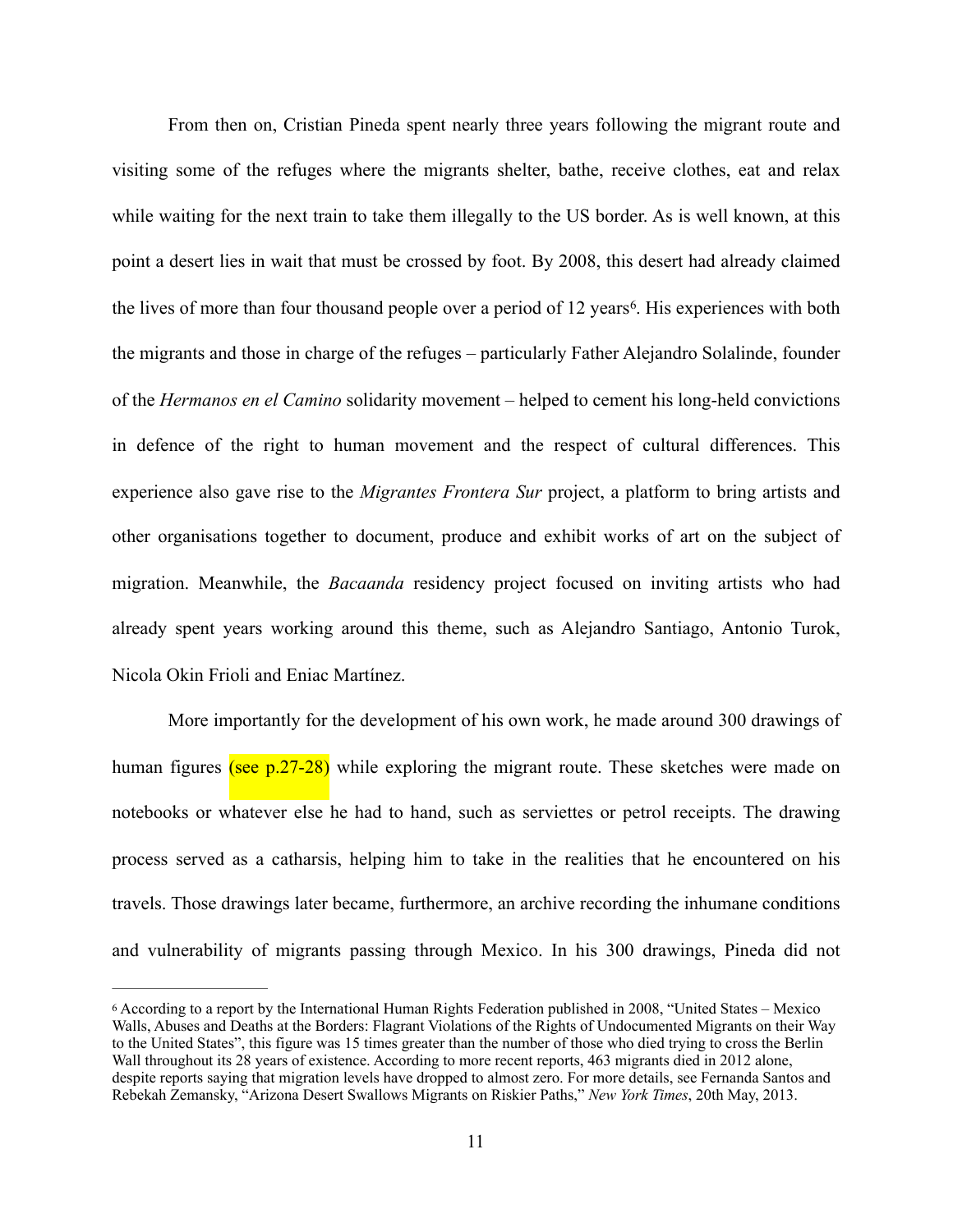<span id="page-11-3"></span><span id="page-11-2"></span>choose to simply produce realistic or idealistic portraits of the migrants. Moved by the mass exodus and the high levels of vulnerability and violence experienced on the migrant route, Pineda included deformed, mutilated or fragmented figures of people among his drawings. To create these figures, Pineda made good use of his visual repertoire. Whether consciously or not, he returned to the images of beasts and creatures in the process of transformation or metamorphosis from the Zapotec culture that had already featured in his project inspired by the *Bidxáa* legends and dreams of mutation<sup>7</sup>[.](#page-11-0) At any given moment during the creation of his 300 migrant images, Pineda would recall Francisco de Goya's etchings *Los desastres de la guerra* ("The Disasters of War") and the series *El sueño de la razón produce monstruos* ("The Sleep of Reason Produces Monsters"). Goya once pointed out, as has Pineda, that situations of war alone could generate monsters<sup>8</sup>[.](#page-11-1) Pineda has declared that, even for him, comprehending and accepting the 300 drawings produced during this journey was a difficult task because the human figures shaped by his own hands are somewhat grotesque. The migrants themselves have asked Pineda why he chose to depict them in such a way. Some have told him, for example, that what they see in the mirror is not that bad. However, in the 300 drawings, the migrants are far from romanticised and rather presented as the product of the violence they have experienced: beings that have been dehumanised and criminalised by the law, by the police, by the media and by the citizens that look down on them with distrust when they approach asking for food or some help. The artist argues that these iconographic characters were never intended to be viewed

<span id="page-11-0"></span>Cristian reappropriated the *Porrazo*, another element from Zapotec culture, in his graphic collection on wrestling [7](#page-11-2) that featured in the Basel Biennial in Switzerland.

<span id="page-11-1"></span>See Edith Helman. *Trasmundo de Goya*. Madrid: Alianza Editorial,1993. [8](#page-11-3)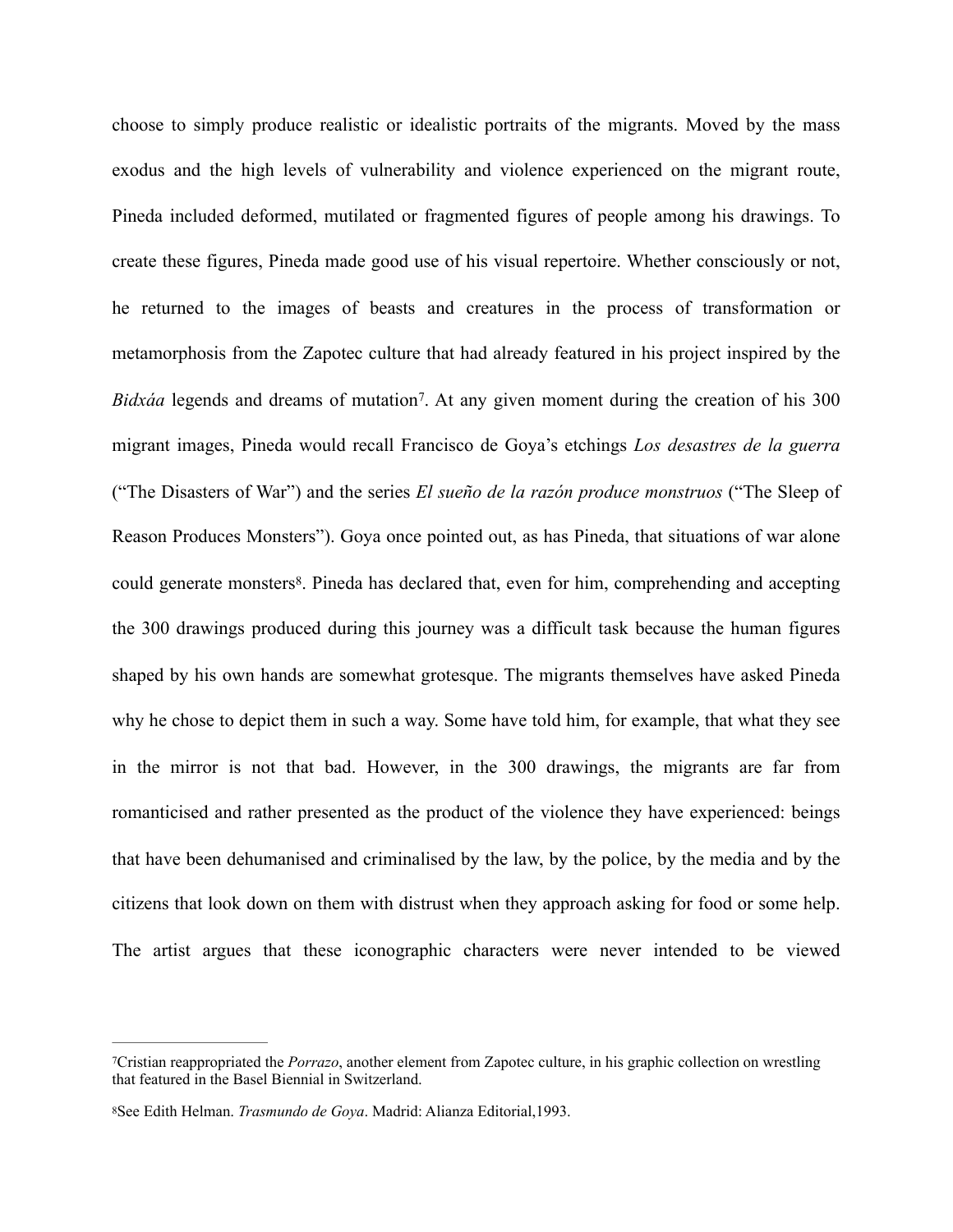comfortably, but that they rather force the viewer to contemplate the right that all human beings have to movement and to a life in peace, free from violence.

These 300 figures have become part of the artist's visual repertoire and are inevitably at the origin of many of the characters that we see in *Santuarios*. However, in this series of paintings, the human figures and characters take on a radically different dimension: they are a celebration of the body and our links with nature. These works remind us that our origins are to be found in nature, that we are largely made from water, that we also put down roots, that we inhabit and that we are our own houses, that the body is our Sanctuary. In this way, *Santuarios* invites us to take a moment's refuge from the social surroundings in which we are forced to live, an environment that tries to impose upon us a belief that the only reality is one of avarice and commodification of body and mind. *Santuarios* invites us to imagine another world, one constructed out of hope and respect for our bodies and those of others. In this sense, his work is a message to all forms of violence: enough is enough. This is one of the reasons why the ninety pieces that make up the *Santuarios* series refer to the body as a duality composed of both physical fragments (skulls, arms, muscles) and a spiritual, internal dimension. In short, the *Santuarios* series reminds us how grotesque and fragile, but also how beautiful, the human body is.

 For the artist, the body is a constantly changing physical and spiritual structure, fighting to transform its social and natural surroundings. Considered in this sense from the social environment in which we live, his work also expresses the contradictions and tensions that human beings must confront today, in a world that bears witness to intolerable levels of exploitation and violence, to the destruction of the environment and to the exhaustion of human